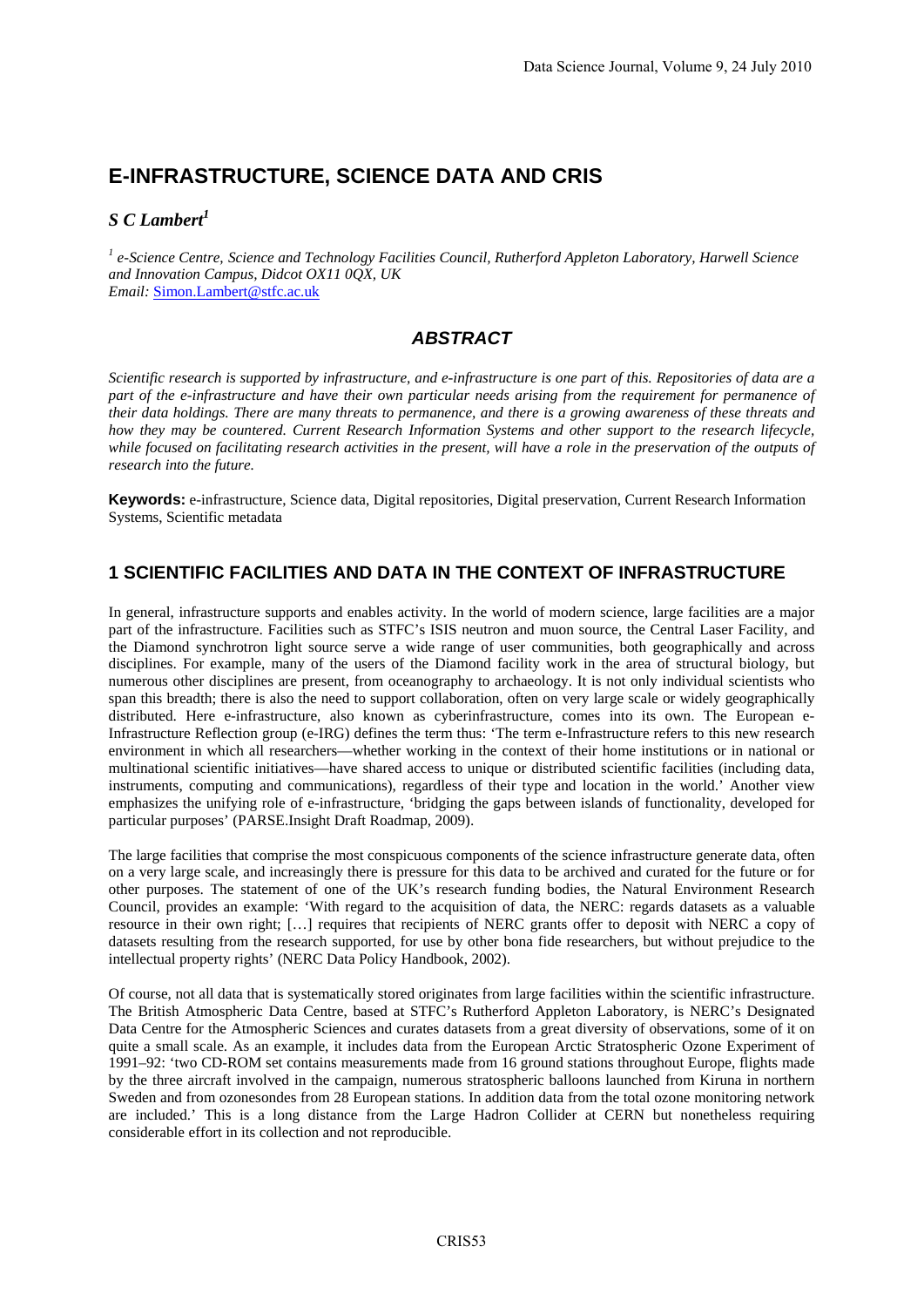Thus the scientific infrastructure requires the existence of a part of the e-infrastructure, namely digital repositories. The European Strategy Forum on Research Infrastructures (ESFRI) identifies digital repositories as one of its four einfrastructure components and highlights a number of high-level requirements:

- availability;
- permanence;
- quality;
- right of use; and
- interoperability.

(ESFRI Roadmap, 2008)

Such digital repositories should not be thought of as only for raw data but potentially the outputs of every step of processing up to and including the peer-reviewed papers representing the final outcome of the work; that is to say, the 'records of science.' Whether repositories dedicated only to archiving preprints or postprints of journal papers are part of an e-infrastructure is debateable; they are often attached to particular institutes (universities etc.) and serve as a showcase for the intellectual output of the institute; or they may be associated with particular fields such as the well-known arXiv repository for physics and some other disciplines. Nonetheless, inasmuch as they all aspire to the requirements listed above, they can be regarded as a part of the wider e-infrastructure.

## **2 THE TEMPORAL DIMENSION: PRESERVATION OF SCIENCE DATA**

The list of requirements from ESFRI shows that the geographical and cross-disciplinary spans of e-infrastructure are not the only dimensions of interest. With reference to science data, the temporal dimension also comes into play. The need for permanence is one of the key requirements that sets digital repositories apart from other components of the e-infrastructure. Whereas networks and high-performance computing are of value by serving a function at the time of use, the repositories must make a commitment into the future, to provide access, understanding, and longterm integrity of the data they hold.

What are the threats to permanence? Obviously the deterioration of physical media and the obsolescence of file formats come to mind; but for science data there is also a need to preserve semantics. Even if a data file can be interpreted as a sequence of numbers, it is still necessary to know what the numbers represent and the units of measurement, as well as perhaps additional information on how they were obtained, their accuracy, etc. Not only hardware and software change, but the environment and even what is 'common knowledge' change also; how can we ensure that the information trapped in the 'bits' remains understandable despite all these changes?

Many initiatives have been directed at this problem, including a number of projects funded by the European Commission's 7th Framework Programme. The PARSE.Insight project is one such, developing a roadmap for digital preservation in Europe, with a view to setting the agenda for the e-infrastructure in this area. It has conducted a large-scale survey among several communities of awareness, perception, and practices with respect to preservation of science data. The communities were researchers, data managers, publishers of academic journals, and funding bodies. A total of over 1700 responses were received, making it a valuable base of evidence. In addition, case studies are being conducted in a number of fields.

The results of the survey are presented in a publicly available report (PARSE.Insight Interim Insight Report, 2009). One of the key findings concerns the perception of threats to the preservation of data. Figure 1 shows the responses from researchers (from a wide range of fields) with respect to the threats. It can be seen that the majority perceive many of these threats as already 'important' or 'very important,' and that loss of understanding is already seen to be one of the leading threats.

An analysis of instances of data loss that had occurred in reality, outlined by the respondents to the survey, confirms the basis for this perception. The great majority of such instances were due to lack of sustainable hardware, software, or support of computer environments. These included obsolete media, hardware, software, and file formats, plus disk crashes and other damaged media, and were very common. However most of the other threats had already been experienced in reality by some of the respondents.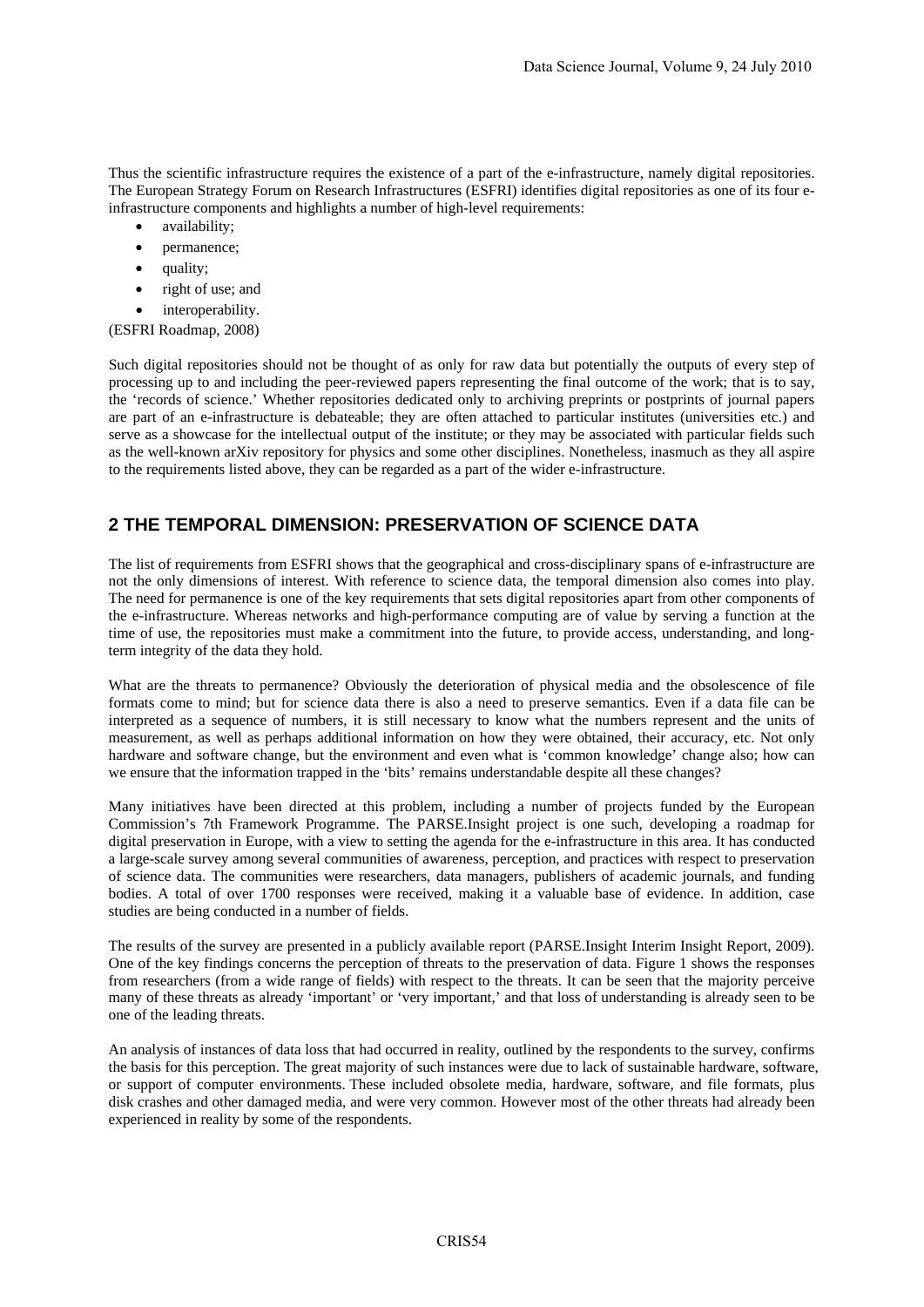

**Figure 1.** Responses to a question in the PARSE.Insight survey about threats to preservation of digital information. The respondents (in this case, researchers from across scientific disciplines) were asked to indicate how important they judged each threat.

It is clear that some of the threats to preservation are at the institutional level, whereas others may be addressed by providing some kind of supplementary information concerning semantics, authenticity, etc,. information that itself requires preservation, of course. The key standard in this area is the Open Archival Information System (OAIS) Reference Model, which defines the basic functional components of a system dedicated to the long-term preservation of digital information, details the key internal and external system interfaces, and characterizes the information objects managed by the system (CCSDS, 2002). This model introduces two key concepts:

- Representation Information: 'information necessary to render and understand the bit sequences constituting the Content Data Object' (Lavoie, 2004) and
- Preservation Description Information: supporting and documenting the repository's preservation processes, and including reference, provenance, context, and fixity.

With the Content Data Object itself, these make up the Archival Information Package, essentially the unit of data that is preserved.

It can be seen that there is a connection with Current Research Information Systems, as these also capture, represent, and store contextual information about the research process and its outputs. It should be understood that the word 'current' in 'Current Research Information System' means 'of current interest,' not necessarily research that is being carried out at this very moment. Thus there is a historical dimension to CRIS. The difference from the OAIS view is that the latter takes the data object as central.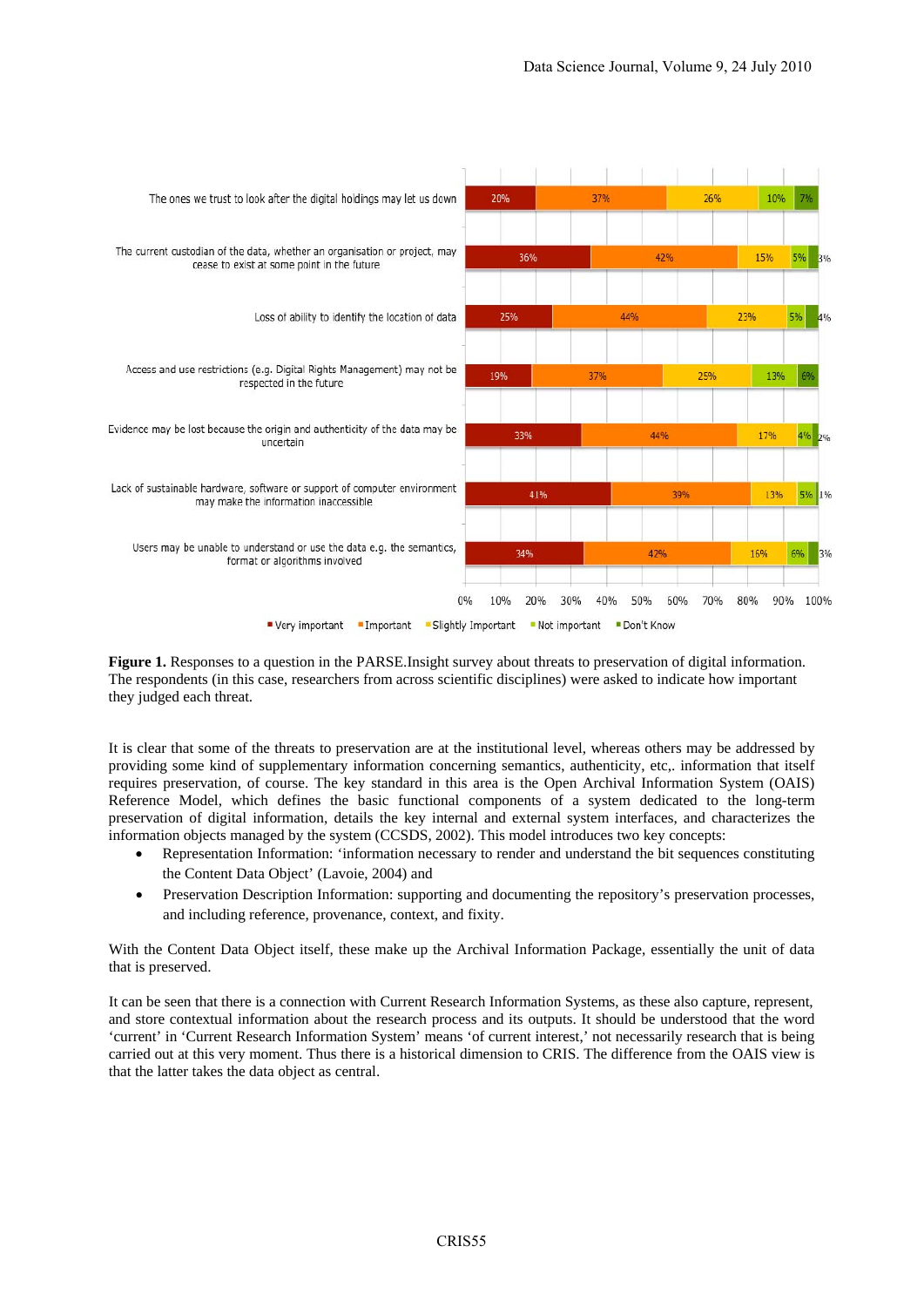#### **3 SUPPORTING THE RESEARCH LIFECYCLE**

Figure 2 depicts activities in the research lifecycle; it is these activities that the e-infrastructure should support, in a complex, distributed working environment. One of the expected benefits of e-infrastructure is to accelerate the lifecycle, thus increasing the volume of good science. This is not the only motivation, however: the curation of the outputs (data and publications) is also an essential support for the lifecycle. Indeed, background research depends on it, as does the development of proposals and experimental design. The ability to discover what relevant studies have been performed in the past is obviously crucial.



**Figure 2:** A depiction of the lifecycle of scientific research, adapted from Matthews (2008)

The lifecycle can be accelerated if the activities in it are integrated, saving time and effort in moving from one to the next since information has been collected at the appropriate stage in the process (a key motivation for CRIS, of course). This integration can be achieved through unifying metadata; for this purpose the Core Scientific Metadata Model has been developed at STFC. It is intended as a basis for support of the research lifecycle, a generic metadata model for all scientific applications with specialisation for each domain. It offers a common general format for scientific studies and data holdings. The basis is the concept of a *study*, which is how scientists tend to think of their work. Each study may comprise multiple investigations, which are individual experiments, simulations, or measurements. The attributes of a study may be summarised as:

- Topic (the subject of the study),
- Study description (including what the study is, who did it and when).
- Access conditions,
- Data description (organisation of the data into datasets and files),
- Data location,
- Related material (including references into the literature), and
- Legal note.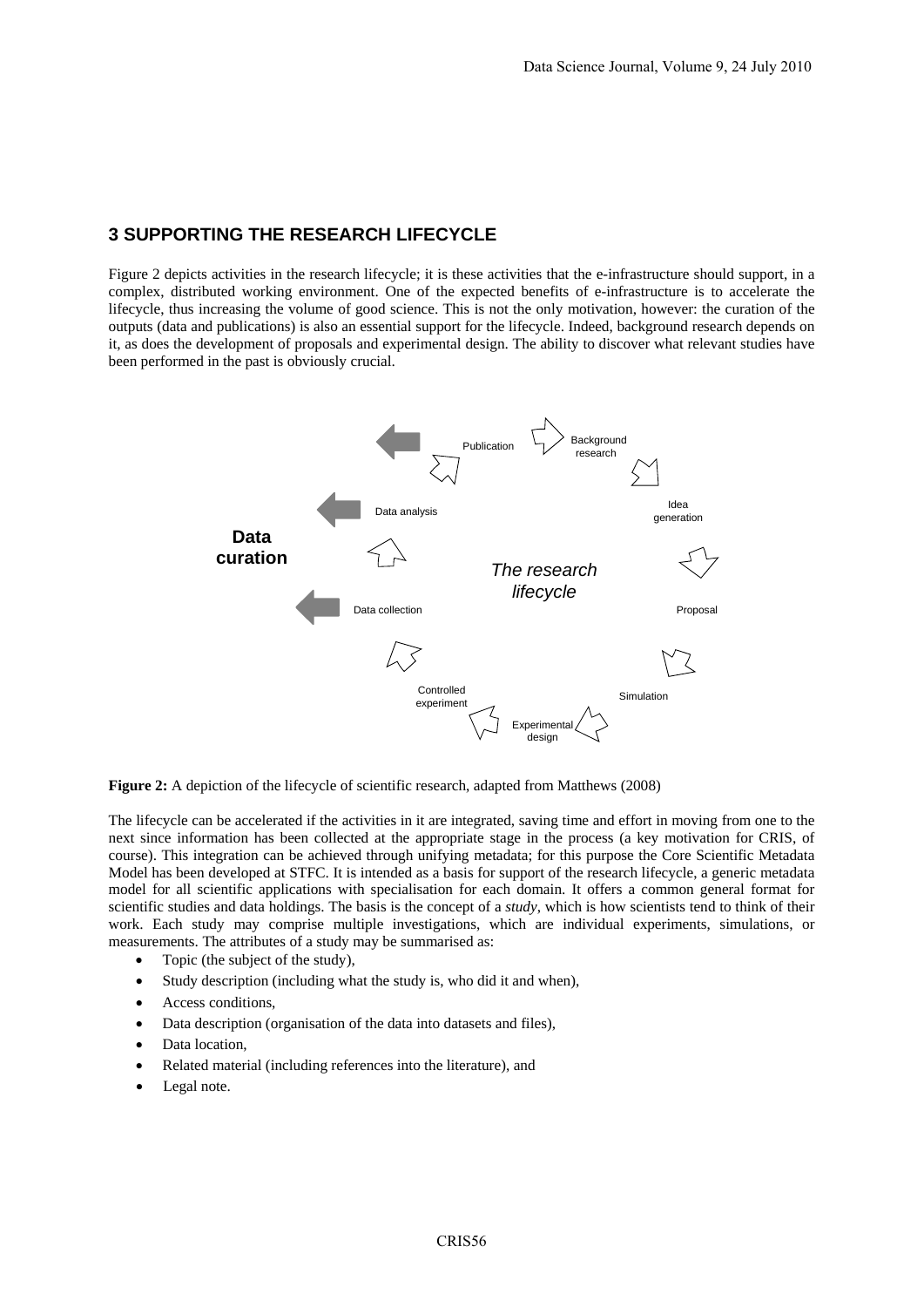More information is given in Sufi and Matthews (2005). The metadata model is being used as the basis for a set of developments for unified access to STFC data resources with a common metadata catalogue database.

It is apparent that there is a certain degree of overlap and commonality among the three models: the OAIS Reference Model, particularly its Information Model; STFC's Core Scientific Metadata Model; and CERIF (Jeffery & Asserson, 2009) although they have different natures and motivations. The difference is one of perspective, and it is a difference that becomes significant with the passage of time. Table 1 illustrates this at a high level of abstraction.

**Table 1.** High-level comparison of three models supporting the scientific e-infrastructure

| <b>Model</b>                   | <b>Perspective</b>                | <b>Class of systems</b>             |
|--------------------------------|-----------------------------------|-------------------------------------|
| <b>CERIF</b>                   | People                            | <b>CRIS</b>                         |
|                                | Projects                          |                                     |
|                                | Organisations                     |                                     |
|                                | Publications, patents, products   |                                     |
| Core Scientific Metadata Model | Scientific studies                | E-infrastructure components for the |
|                                | Investigators                     | research lifecycle                  |
|                                | <b>Datasets</b>                   |                                     |
| <b>OAIS Reference Model</b>    | Producers and consumers (of       | Trusted digital repositories        |
| (Information Model)            | information)                      |                                     |
|                                | Functions and components of       |                                     |
|                                | archival information systems      |                                     |
|                                | Packaging of archival information |                                     |

The shift in perspective that occurs as time passes is from a focus on *process* to a focus on *product*. As an illustration of what this means, consider a well-known recent paper that looks back in time to examine research being done up to forty years ago: the study of past scientific views of global warming by Peterson, Connolley, and Fleck (2008). What approach did the authors use in their task of surveying and collating research from that period? By and large, the process aspects, programmes, projects, collaborations, funding, have withered away. That is an exaggeration; in fact one project is mentioned by name, and a number of important institutes (organisation units) are referred to. But the essential basis of this paper's argumentation is the published, peer-reviewed paper, the endproduct of the research machinery that supported and facilitated the work. Numerous papers are cited, compared, and linked to understand the trends in the community's thinking at that time. It is interesting to note in passing that the published papers stand for their data: there are no references to the original datasets though some mentions are made of data collection exercises of particular significance.

One can therefore envisage a situation in which the role of CRIS, and indeed e-infrastructure components founded on metadata such as the Core Scientific Metadata Model, shifts over time, as the referents of their content recede into the past. They may make a transition from being systems that provide information of current interest about the research process, to forming the basis of a record of the context of datasets, part of digital repositories that are an aspect of the long-term e-infrastructure of science. They will provide important elements of that supplementary information specified by the OAIS Reference Model, the Representation Information and Preservation Description Information, by initially creating and then maintaining rich networks of contextual information about the datasets (and publications and all the other 'records of science') that become increasingly central in the quest for permanence in digital repositories.

## **4 ACKNOWLEDGEMENTS**

The author would like to thank Keith Jeffery, Brian Matthews, and David Giaretta of STFC and colleagues on the PARSE.Insight project.